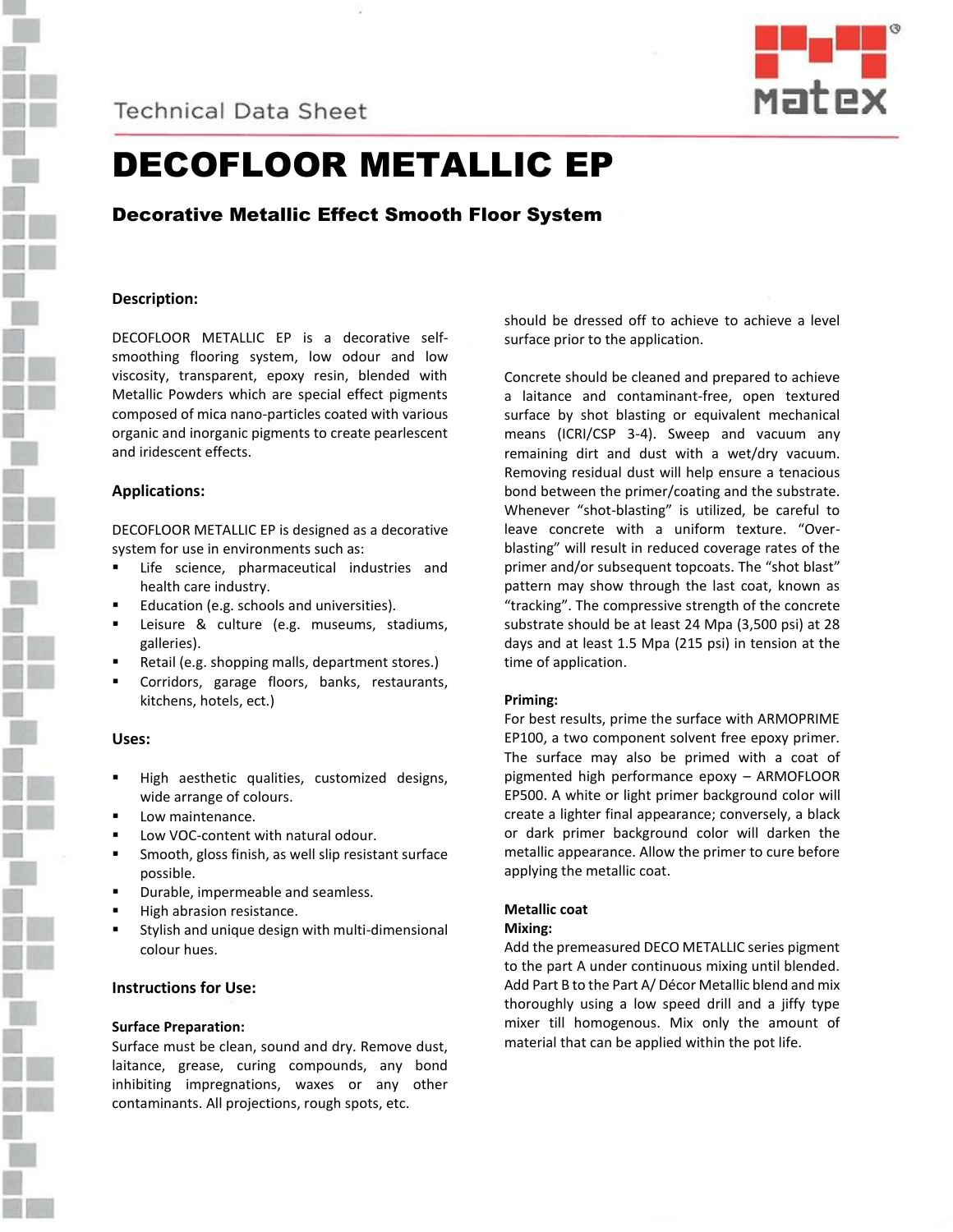## DECOFLOOR METALLIC EP

### **Application:**

Spiked show are required throughout application. Select the spreader.

- Notched squeegee or gauge rake
- **•** Premium quality rollers ranging in nap size from 3/8" to 1/2" with phenolic core
- DE fuzz roller by wrapping tightly with masking tape and removing tape.
- **E** Large areas may require 18" rollers & wider squeegees. Transfer the mixed product evenly over the primed surface in ribbons and spread using either a roller or squeegee as the natural self-levels. Areas adjacent to wall may be "cut in" by brush. Back roll the metallic coat after achieving the appropriate coverage.

Randomly swirl the metallic coat with a smaller roller in no particular fasten. The swirling motion will soften as the pigments settle into a pleasing platen with the most dramatic effects occurring when eh pigments are allowed to migrate with e film. Spritzing the surface with denatured alcohol with ad mobility to the DECOFLOOR METALLIC EP. Other special effects can be created using compressed air, squeegees and other methods.

the mixes so that stages are consistently aligned. If outgassing occurs, there is the option to use a spiked roller within the first 15-20 minutes of application. Allow the finish to dry and cure sufficiently.

**Top coat:** For superior abrasion and chemical resistance, DECOFLOOR METALLIC EP should be protected by a finish coat EPOCLEAR OR UV Clear.

### **Packaging:**

DECOFLOOR METALLIC EP is available in 25 Kg bags.

#### **Coverage:**

Approximately 1.0 sq. meter liter of DECOFLOOR METALLIC EP will cover 1.5 sq. meter at 1.0 mm thickness.

| <b>TECHNICAL PROPERTIES</b> |                |                                    |
|-----------------------------|----------------|------------------------------------|
| Color                       |                | Refer to the MATFX                 |
|                             |                | <b>DECOFLOOR METALLIC</b>          |
|                             |                | <b>COLOR CARD</b>                  |
| Solids (by volume)          |                | 100%                               |
| VOC.                        |                | $15$ g/ltr                         |
| Pot life at 25°C            | $\cdot$        | 40 mins                            |
| Cure Time                   | $\ddot{\cdot}$ | 24 hrs (light traffic)             |
|                             |                | 7 days (full cure)                 |
| Compressive Strength        | $\bullet$ .    | 70 N/mm <sup>2</sup>               |
| (ASTM C 579)                |                |                                    |
| <b>Flexural Strength</b>    |                | 40 $N/mm^2$                        |
| (ASTM C 580)                |                |                                    |
| <b>Tensile Strength</b>     | $\mathbf{r}$   | 27 N/mm <sup>2</sup>               |
| (ASTM C 638)                |                |                                    |
| Adhesion to concrete        | $\mathcal{L}$  | 2.4 $N/mm^2$                       |
|                             |                | (concrete failure)                 |
| Hardness Shore D            |                | 80                                 |
| <b>Abrasion Resistance</b>  |                | 47 mg                              |
| (ASTM D 4060, CS17,         |                |                                    |
| 1000 cycle)                 |                |                                    |
| <b>Application Temp</b>     |                | : $+5^{\circ}$ C - 30 $^{\circ}$ C |
| Service Temp                |                | $+5^{\circ}$ C - 80 $^{\circ}$ C   |

### **Shelf Life:**

DECOFLOOR METALLIC EPcan be utilized within 12 months of production date if stored in proper conditions in unopened original packing.

### **Cleaning:**

Clean tools with ARMOSOLVENT immediately after use. Allow unused product to harder in container & dispose according to local regulation.

### **Limitations:**

- **DECOFLOOR METALLIC EP floors can produce** unique effects, but while the process is simple, same practice is required to develop the best application techniques.
- Do not apply DECOFLOOR METALLIC EP if there is moisture vapor drive or hydrostatic pressure.
- Do not designed for direct exposure to UV Light
- For professional use only.